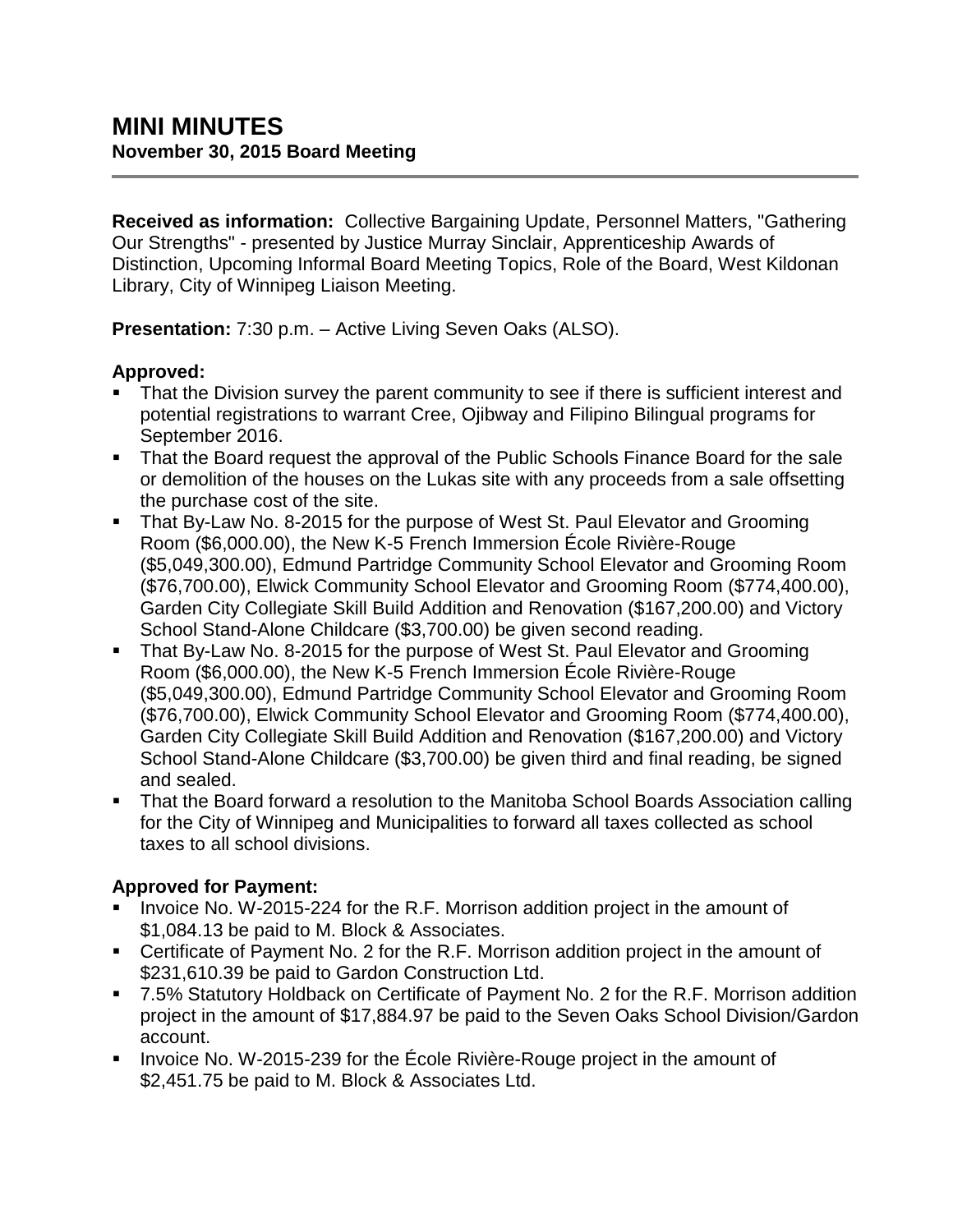- **IDED 10.8 Invoice No. W-2015-237 for the Edmund Partridge Elevator and Grooming Room** project in the amount of \$2,926.88 be paid to M. Block & Associates.
- **IDED 10.4 The Invoice No. W-2015-238 for the Edmund Partridge Elevator and Grooming Room** project in the amount of \$945.00 be paid to M. Block & Associates.
- Invoice No. 4667 for the École Rivière-Rouge project in the amount of \$14,823.99 be paid to Prairie Architects Inc.
- Invoice No. 4645 for the École Rivière-Rouge project in the amount of \$13,857.55 be paid to Prairie Architects Inc.
- Invoice No. 4683 for the École Rivière-Rouge project in the amount of \$13,960.99 be paid to Prairie Architects Inc.
- **Invoice No. 14907 for the Garden City Collegiate Skill Build addition in the amount of** \$4,408.44 be paid to Number Ten Architectural Group.
- **IDED** Invoice No. 14904 for the Edmund Partridge Elevator and Grooming Room project in the amount of \$1,067.80 be paid to Number Ten Architectural Group.
- Invoice No. 14903 for the Elwick Community School Elevator and Grooming Room project in the amount of \$6,280.28 be paid to Number Ten Architectural Group.
- **Invoice No. 4670 for the Maples Collegiate Science Labs Renovation project in the** amount of \$2,248.94 be paid to Prairie Architects Inc.
- **Invoice No. 4642 for the Maples Collegiate Science Labs Renovation project in the** amount of \$2,237.62 be paid to Prairie Architects Inc.
- Invoice No. 3670 for the Amber Trails School project in the amount of \$1,968.75 be paid to Integrated Designs Inc.
- Invoice No. 4703 for the Ecole Rivière-Rouge project in the amount of \$14,407.48 be paid to Prairie Architects Inc.
- Invoice No. 11001681 for the R.F. Morrison Roof Replacement project in the amount of \$4,081.20 be paid to F.A. Roberts & Associates.
- Certificate of Payment No. 5 for the Maples Collegiate Science Labs renovation project in the amount of \$57,076.41 be paid to Marrbeck Construction Ltd.
- 7.5% Statutory Holdback on Certificate of Payment No. 5 for the Maples Collegiate Science Labs renovation project in the amount of \$4,407.44 be paid to the Seven Oaks School Division/Marrbeck 460 account.
- Certificate of Payment No. 1 for the Edmund Partridge Community School Elevator and Grooming Room project in the amount of \$118,056.98 be paid to Parkwest Projects Ltd.
- 7.5% Statutory Holdback on Certificate of Payment No. 1 for the Edmund Partridge Community School Elevator and Grooming Room project in the amount of \$9,116.37 be paid to the Seven Oaks School Division/Parkwest 450 account.
- Invoice No. 4667CM for the new Ecole Rivière-Rouge project in the amount of \$(966.44) be paid to Prairie Architects Inc.
- Invoice No. 4683CM for the new École Rivière-Rouge project in the amount of \$(515.73) be paid to Prairie Architects Inc.
- Invoice No. 4703CM for the new École Rivière-Rouge project in the amount of \$(271.94) be paid to Prairie Architects Inc.
- **Invoice No. 4641 for the Maples Collegiate Elevator and Grooming Room project in the** amount of \$2,255.40 be paid to Prairie Architects Inc.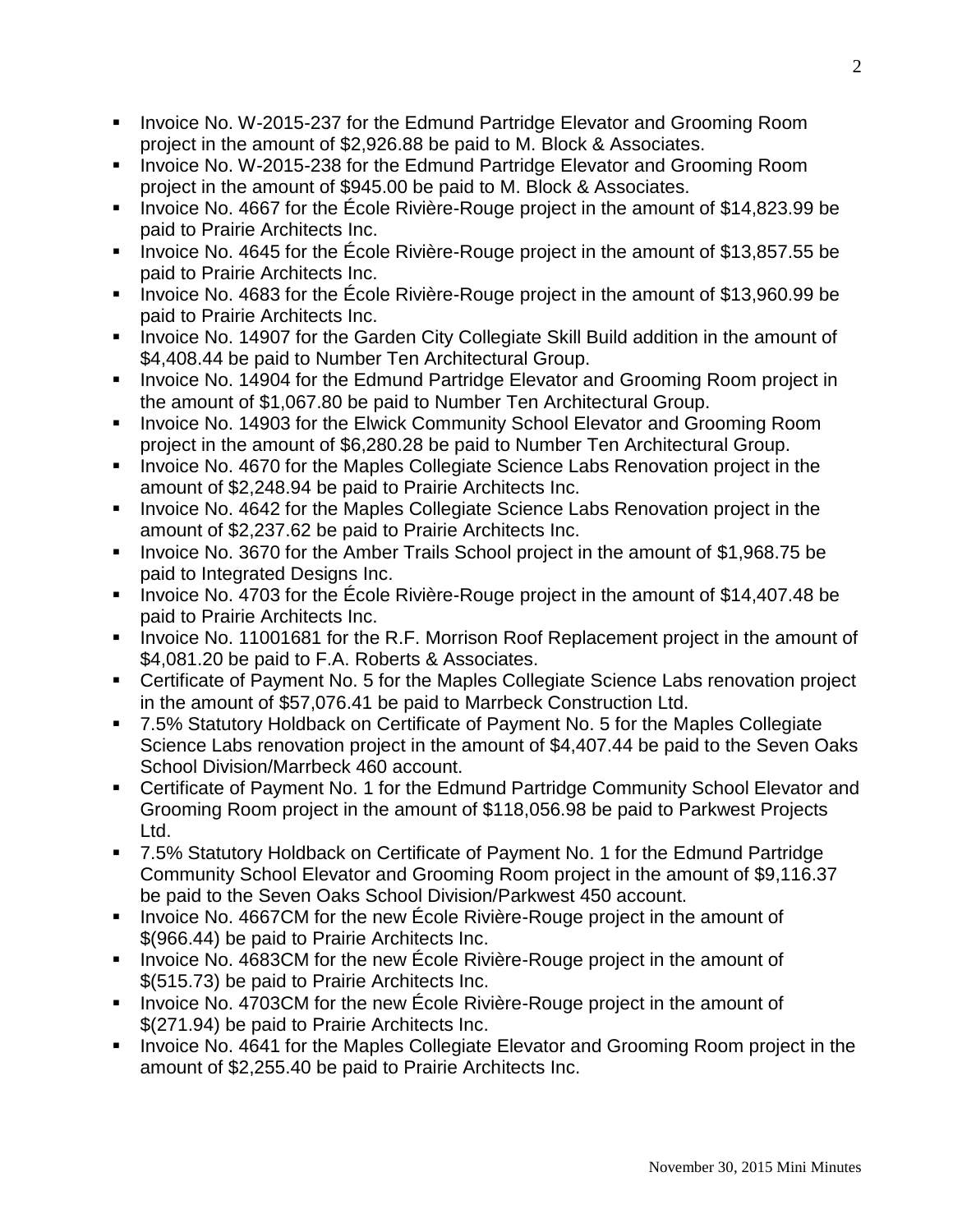- Invoice No. 4699 for the Maples Collegiate Elevator and Grooming Room project in the amount of \$27,064.80 be paid to Prairie Architects Inc.
- **Invoice No. 4670CM for the Maples Collegiate Science Labs Renovation project in the** amount of \$(11.32) be paid to Prairie Architects Inc.
- **Invoice No. 4695 for the Maples Collegiate Science Labs renovation project in the** amount of \$2,244.54 be paid to Prairie Architects Inc.
- **Invoice No. 4695CM for the Maples Collegiate Science Labs renovation project in the** amount of \$(6.91) be paid to Prairie Architects Inc.
- Invoice No. 4717 for the R. F. Morrison Addition project in the amount of \$3,512.45 be paid to Prairie Architects Inc.
- **IDED** 10.4722 for the R.F. Morrison Addition project in the amount of \$3,512.44 be paid to Prairie Architects Inc.
- Invoice No. 1012681 for the A. E. Wright Roof and Façade replacement project in the amount of \$16,915.50 be paid to Stantec Architecture Inc.

## **Conference Reports:**

- Michelle Jean-Paul, Principal, Belmont School. ACPI French Immersion, October 23 to 24, 2015 - Whistler, British Columbia.
- Jan Hill, Vice-Principal, West Kildonan Collegiate. Closing the Gap Assistive Technology, October 14 to 16, 2015 - Minneapolis, Minnesota.

## **Correspondence Received:**

- Manitoba School Boards Association. Call for Workshop Proposals MSBA 2016 Convention.
- Manitoba School Boards Association. Call for Nominations and Resolutions MSBA 2016 Convention.
- Justin Remple, Labour Relations Consultant, Manitoba School Boards Association. Preliminary July 1, 2016 Must Fund Fee Assessment.
- Gary Freeman, President, PWI Insurance Services. December 1, 2015 renewal of long term disability for CUPE 731 members.
- **MSBA 2015 Fall Regional Meeting Minutes.**
- **MSBA Strengthening Member Voice and Advocacy Work.**
- Manitoba School Boards Association. 2015-2016 Trustee Indemnity Survey.
- Brandon School Division. Job bulletin Superintendent of Schools / CEO.
- Manitoba School Boards Association. Raffle Donations for 2016 Convention.
- James Allum, Minister of Education and Advanced Learning. Skills Strategy Equipment Enhancement Fund 2015-2016.
- Craig Bachynski, Number Ten Architectural Group. Elwick elevator and grooming room change orders 21R, 22R, 25, 26, 27 and 28.
- Manitoba Education and Advanced Learning School Programs Division. Pan-Canadian Assessment Program (PCAP). Reading, Mathematics and Science (April/May 2016).
- Linda Baker, Western Financial Group Insurance. Manitoba Schools Insurance Program 2014-15 annual financial report and rebate.
- Angeli De Francesco, Architect, Public Schools Finance Board. R.F. Morrison roof replacement project additional support.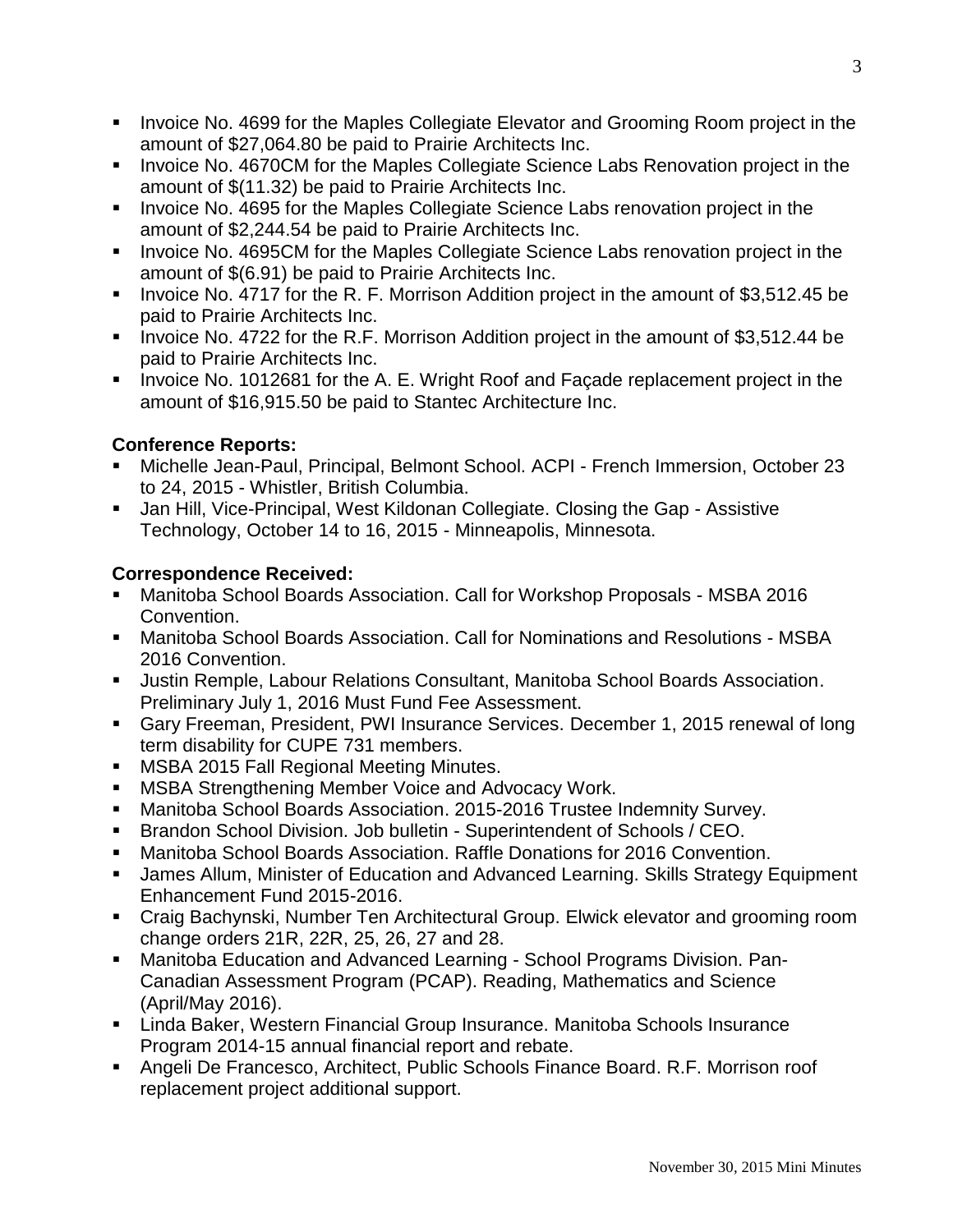- Manitoba Band Association's Administrator of the Year Award. Nomination form and speech for recipient - Lydia Hedrich.
- Manitoba News Release. New Teaching Tool Highlighting Achievements of Forgotten Legislative Assembly of Assiniboia.
- Manitoba School Boards Association. CPI Update September 2015.
- **Deanne Crothers, Minister of Healthy Living and Seniors. Low Cost Bike Helmet** Initiative.
- Manitoba School Boards Association. E2G A Standards Framework for Effective and Efficient School Board Governance.
- Samantha Procyshyn, Community Involvement Manager, United Way. United Way Student Community Services Award. Seven Oaks School Division recipients for 2014- 2015:
	- Ashley Chihonik Garden City Collegiate
	- Simranpreet Dhaliwal Maples Collegiate
	- Rachel Kashton West Kildonan Collegiate
	- Melissa Shapiro West Kildonan Collegiate
- Winnipeg Model United Nations Assembly (MUNA). Rotary Club of Winnipeg sponsoring the 58th MUNA on May 12 to 15, 2016.
- Gerard Lesage, A/Executive Director, Public Schools Finance Board. Modular Classroom Request for 2016/2017.
- Manitoba Education Research Network. MERN Indigenous Education Research Seminar.
- Manitoba School Boards Association e-bulletin November 25, 2015.
- James Allum, Minister of Education. Grant to support Elwick Community School's continuing participation in Manitoba Education and Advanced Learning's Community Schools Program (CSP).
- Manitoba School Boards Association. Economic Indicators October 2015.
- **Marymound Messenger Fall 2015.**
- **The Manitoba Teacher, October/November 2015.**
- Leading Together. A Resource Guide for School Boards, Superintendents and Secretary-Treasurers.
- Retired Teachers' Association of Manitoba. Keep In Touch, Volume 27, Number 3, Winter, 2015.

# **Personnel Report:**

- Cheryl Gaudet was appointed to the position of Principal (1.00), École Rivière-Rouge, effective January 4, 2016.
- Michelle Jean-Paul was appointed to the position of Principal (1.00), École James Nisbet Community School, effective January 4, 2016.
- Leanna Loewen was appointed to the position of Principal (1.00), École Belmont, effective January 4, 2016.
- Beth Heimbecker was appointed to the position of Acting Principal, O. V. Jewitt School, effective December 1, 2015.
- Harpreet Panag was appointed to the position of Acting Vice-Principal, O.V. Jewitt School, effective December 1, 2015.